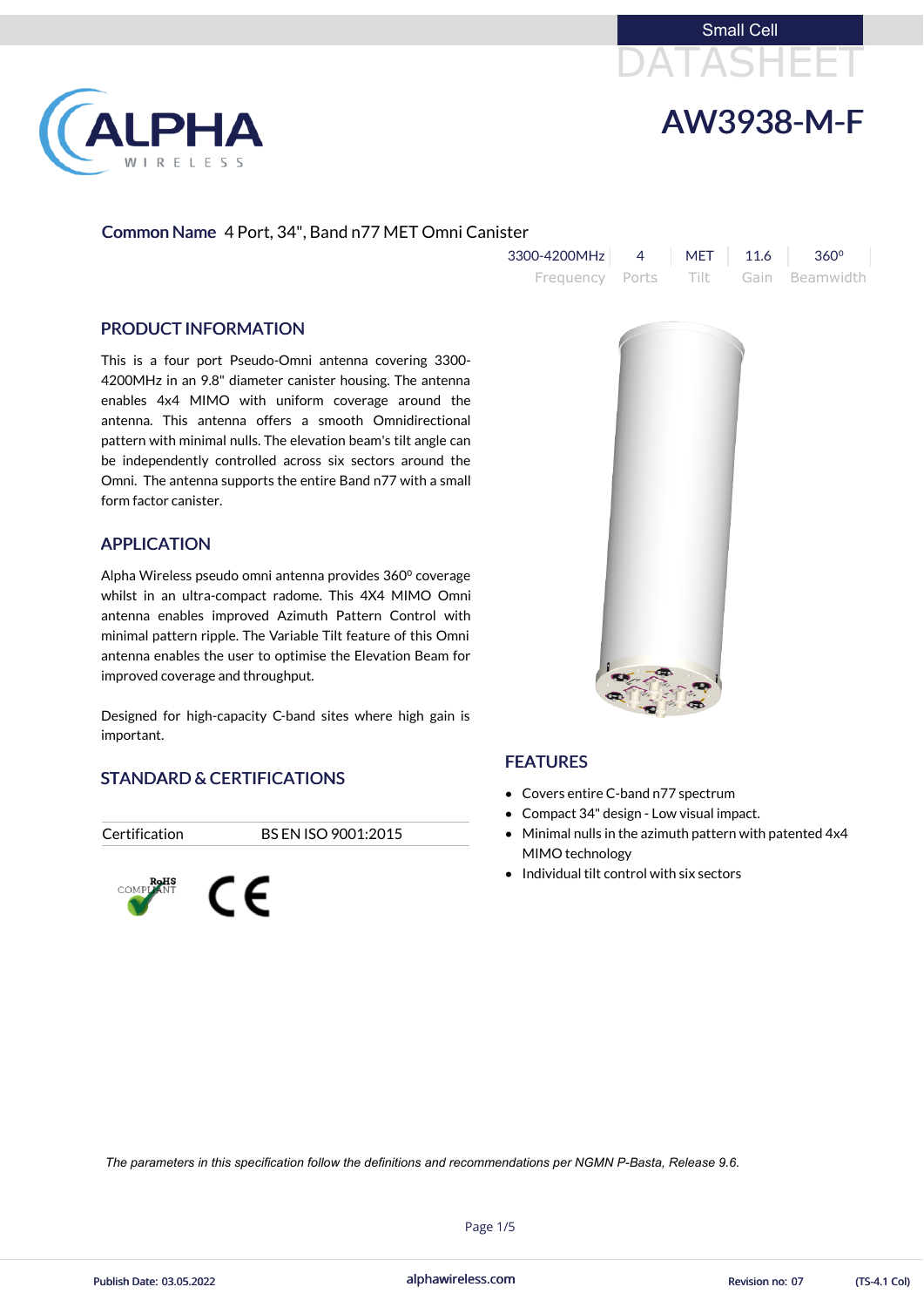

AW3938-M-F

# TECHNICAL SPECIFICATION

|                                   | <b>Electrical Specifications</b>     |            |                  |                |                  |                |
|-----------------------------------|--------------------------------------|------------|------------------|----------------|------------------|----------------|
| <b>Frequency Range</b>            |                                      | <b>MHz</b> | 3300-3600        | 3600-3800      | 3800-4000        | 4000-4200      |
| Polarisation                      |                                      | Degree     | $+/-45^{\circ}$  |                |                  |                |
| Gain                              | Basta                                | dBi        | $10.9 \pm 0.5$   | $10.9 \pm 0.5$ | $11.0 \pm 0.5$   | $11.1 \pm 0.5$ |
|                                   | Max                                  | dBi        | 11.4             | 11.4           | 11.5             | 11.6           |
| Azimuth Beamwidth                 |                                      | Degree     | 360°             | 360°           | 360 <sup>°</sup> | $360^\circ$    |
| Elevation Beamwidth<br>Degree     |                                      |            | 7.0 <sup>o</sup> | 6.90           | $6.8^{\circ}$    | $6.7^{\circ}$  |
| <b>Electrical Downtilt</b>        |                                      | Degree     | $TOo - T10o$     |                |                  |                |
|                                   | <b>Electrical Downtilt Deviation</b> | Degree<    | 1 <sup>0</sup>   |                |                  |                |
| Impedance                         |                                      | Ohms       | 50               |                |                  |                |
| <b>VSWR</b>                       |                                      | $\,<\,$    | 1.5              |                |                  |                |
| <b>Return Loss</b>                |                                      | dB         | 14               |                |                  |                |
| Isolation                         |                                      | dB         | 25               |                |                  |                |
|                                   | Upper Sidelobe Suppression,          | dB         | 15               |                |                  |                |
| Peak to 20°                       |                                      |            |                  |                |                  |                |
| <b>Cross-Polar Discrimination</b> |                                      | dB         | 10               |                |                  |                |
|                                   | <b>Maximum Effective Power</b>       | W          | 50               |                |                  |                |
| Per Port                          |                                      |            |                  |                |                  |                |

# Representative Pattern Files







For radiation pattern files, please login at www.alphawireless.com

The green curve represents the azimuth pattern of Ports 1 & 2.

The red curve represents the azimuth pattern of Ports 3 & 4.

The black curve represents the composite azimuth pattern, a smooth Omni pattern with minimized nulls.

alphawireless.com

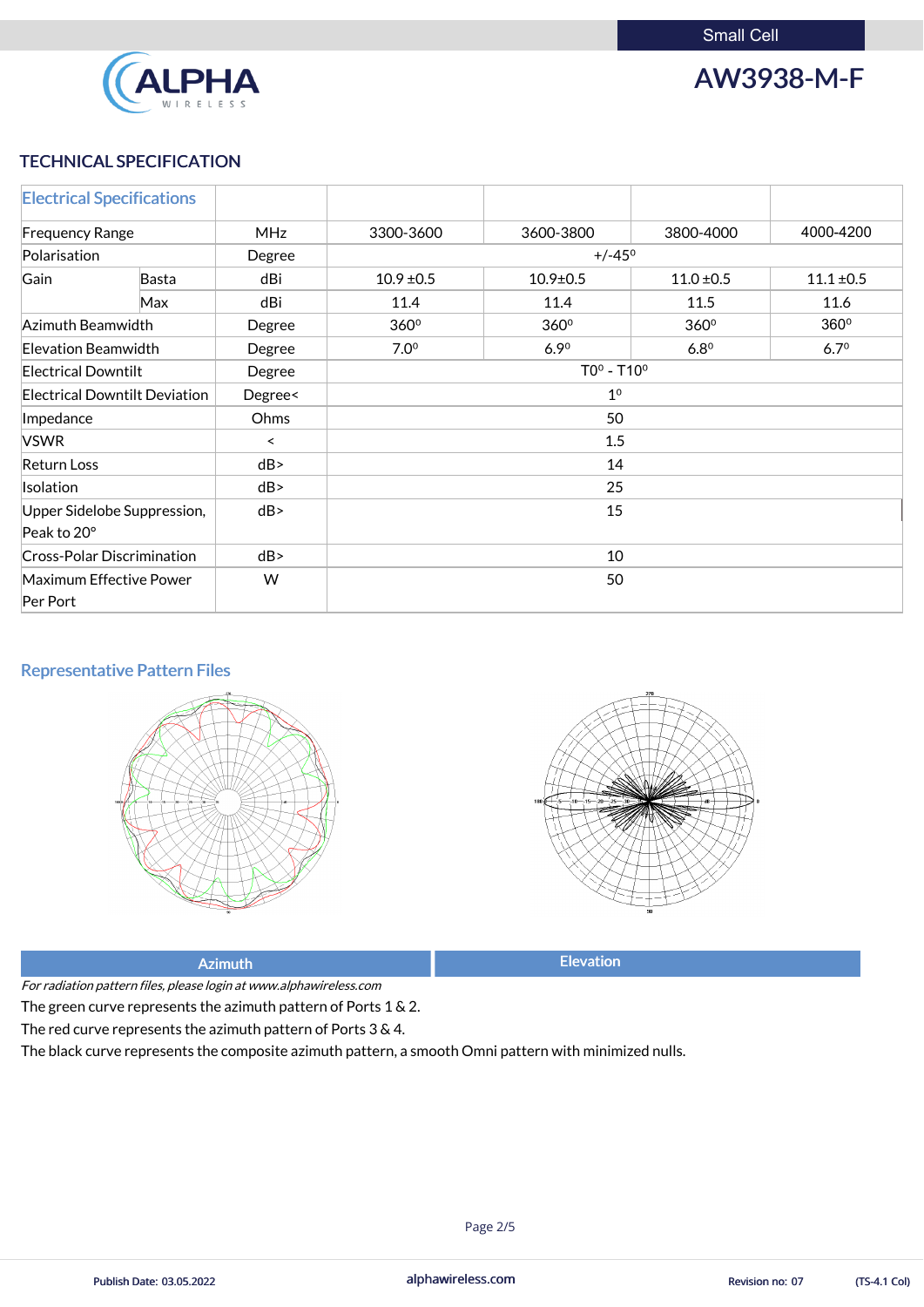

# AW3938-M-F

# TECHNICAL SPECIFICATION

| <b>Mechanical Specifications</b>                |                             |                                                    |  |  |
|-------------------------------------------------|-----------------------------|----------------------------------------------------|--|--|
| Dimensions                                      | $mm$ (in)                   | $850(33.5) \times 248(9.8) - (L \times \emptyset)$ |  |  |
| Packing Size (LxWxD)                            | $mm$ (in)                   | 950 (37.4) x x 350 (13.7) x 310 (12.2)             |  |  |
| Net Weight (antenna)                            | kg (lb)                     | 8(17.6)                                            |  |  |
| Net Weight (mount)                              | kg (lb)                     | 2(4.4)                                             |  |  |
| <b>Shipping Weight</b>                          | kg (lb)                     | 10(22)                                             |  |  |
| Connector Type (Female)                         |                             | $4.3 - 10$                                         |  |  |
| <b>Connector Position</b>                       |                             | <b>Bottom</b>                                      |  |  |
| <b>Connector Quantity</b>                       |                             | $\overline{4}$                                     |  |  |
| Windload Frontal (at Rated Wind Speed: 150km/h) | $N$ (lbf)                   | 172 (39)                                           |  |  |
| Windload Lateral (at Rated Wind Speed: 150km/h) | $N$ (lbf)                   | 172 (39)                                           |  |  |
| <b>Survival Wind Speed</b>                      | $km/h$ (mph)                | 200 (125)                                          |  |  |
| Radome Material                                 |                             | ASA capped ABS                                     |  |  |
| Radome Colour                                   | <b>RAL</b>                  | 7035                                               |  |  |
| <b>Product Compliance Environmental</b>         |                             | <b>RoHS</b>                                        |  |  |
| <b>Lightning Protection</b>                     |                             | <b>DC Grounded</b>                                 |  |  |
| Cold Temperature Survival                       | <b>Celsius (Fahrenheit)</b> | $-40(-40)$                                         |  |  |
| Hot Temperature Survival                        | Celsius (Fahrenheit)        | 70 (158)                                           |  |  |

# Array Layout and RET Information

|                |                | Array              | Frequency<br><b>MHz</b>                                 | Ports   | MET<br>ID |
|----------------|----------------|--------------------|---------------------------------------------------------|---------|-----------|
|                |                | P1                 | $3300 - 4200$                                           | $1 - 2$ |           |
|                |                | P2                 | $3300 - 4200$                                           | $3 - 4$ | 1         |
| P <sub>1</sub> | P <sub>2</sub> | individual sector. | Array layout depicts one<br>Note: Coloured box sizes do |         |           |

not represent antenna sizes.

alphawireless.com

![](_page_2_Picture_8.jpeg)

![](_page_2_Picture_11.jpeg)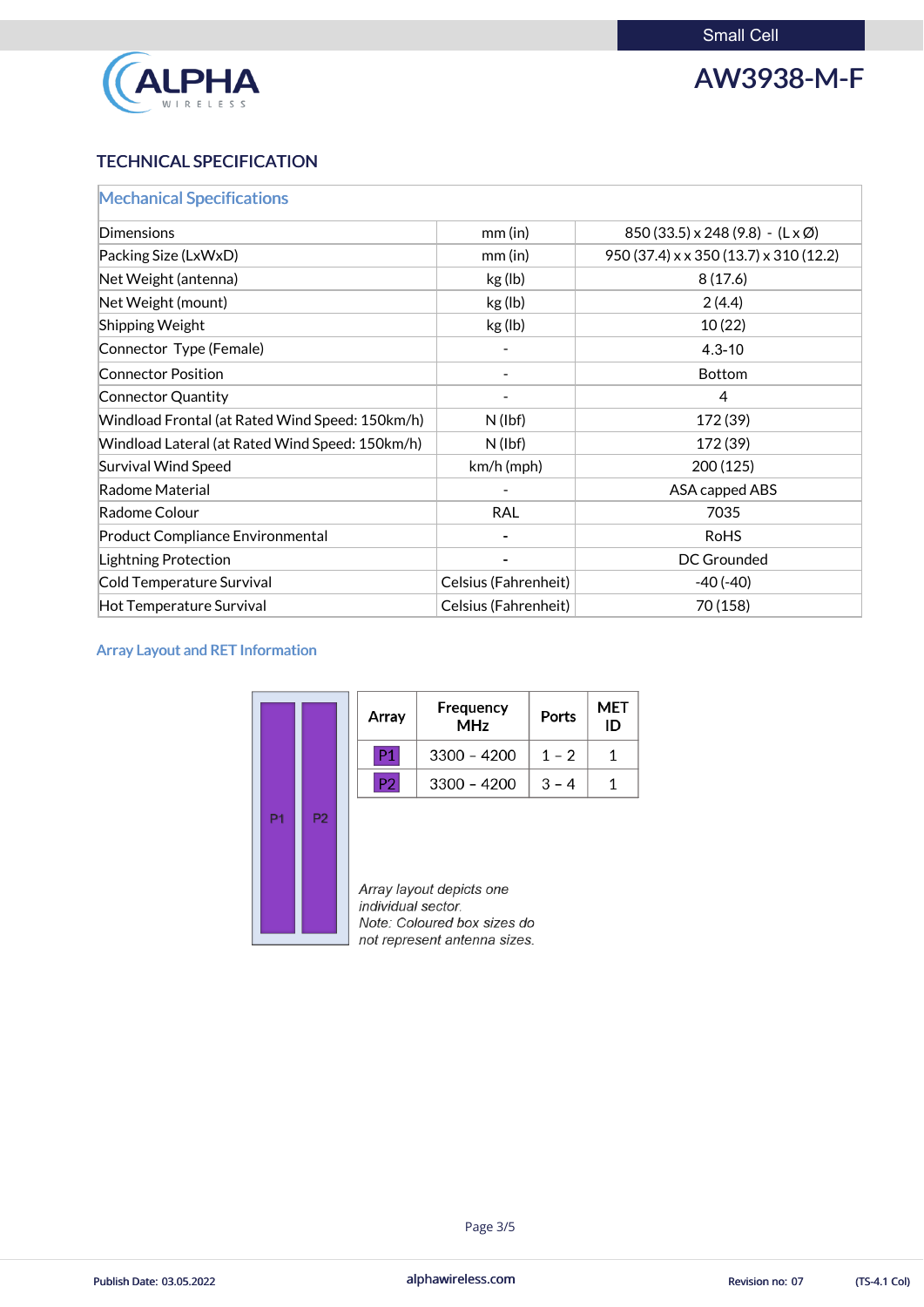Small Cell

![](_page_3_Picture_1.jpeg)

# AW3938-M-F

# Mechanical Illustration

![](_page_3_Figure_4.jpeg)

Page 4/5

Publish Date: 03.05.2022 **alphawireless.com** alphawireless.com Revision no: 07 (TS-4.1 Col)